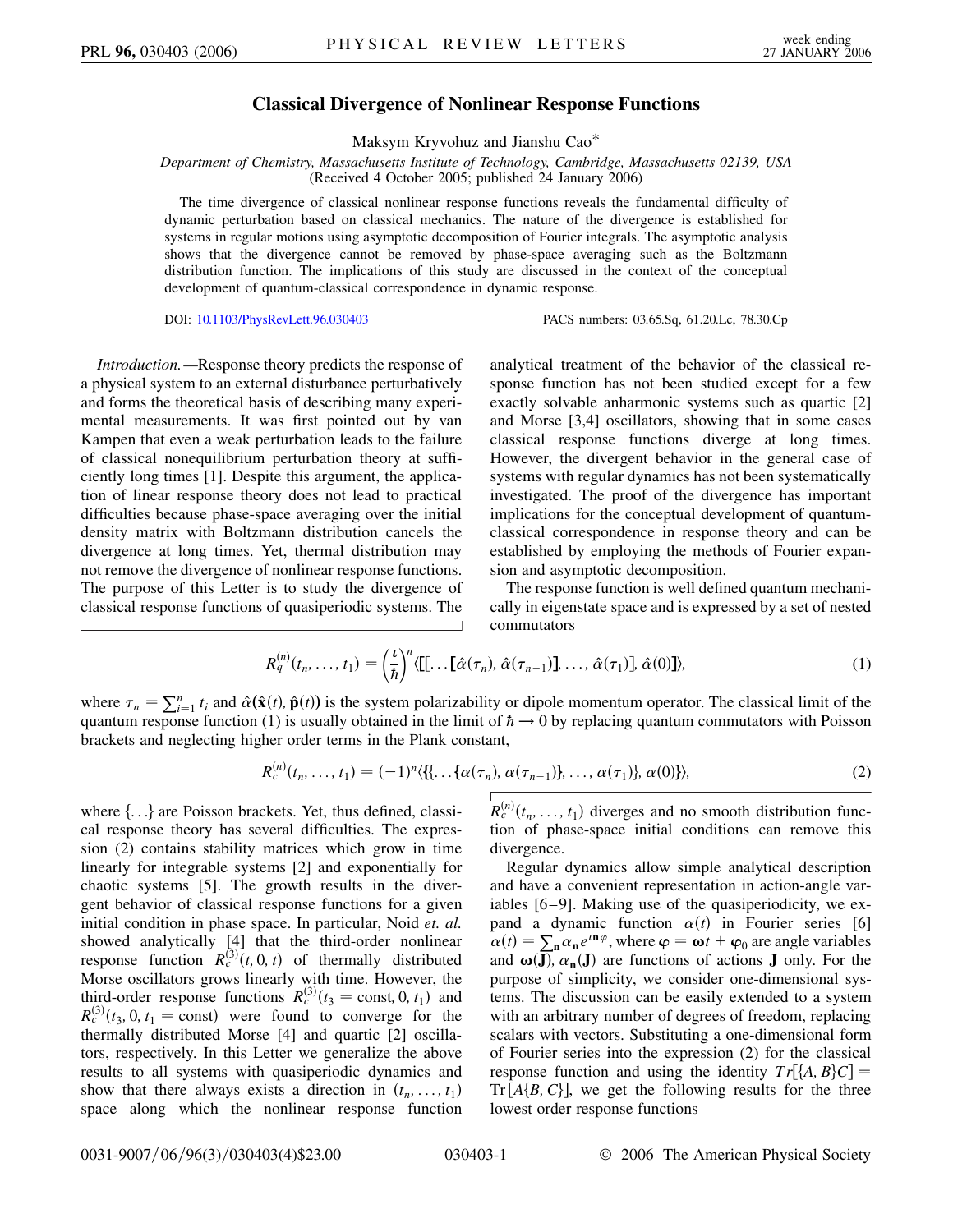$$
R_c^{(1)}(t) = -\mathrm{Tr}\big[\alpha(t)\{\alpha(0),\rho\}\big] = -\sum_{n,k} \int dJ \alpha_n e^{in\omega t} \int d\varphi_0 F_k(J,\varphi_0) e^{i(n+k)\varphi_0}
$$
(3)

$$
R_c^{(2)}(t_2, t_1) = \text{Tr}\left\{ \{ \alpha(t_2 + t_1), \alpha(t_1) \} \{ \alpha(0), \rho \} \right\}
$$
\n
$$
= \sum_{n,m,k} \int dJ e^{i(n+m)\omega t_1 + in\omega t_2} \left\{ i \left( \alpha_n n \frac{\partial \alpha_m}{\partial J} - \alpha_m m \frac{\partial \alpha_n}{\partial J} \right) + t_2 m n \alpha_n \alpha_m \frac{\partial \omega}{\partial J} \right\} \int d\varphi_0 F_k(J, \varphi_0) e^{i(n+m+k)\varphi_0} \tag{4}
$$

$$
R_c^{(3)}(t_3, 0, t_1) = -\operatorname{Tr}\left\{ {\alpha(t_3 + t_1), \alpha(t_1)} \right\} {\alpha(t_1), \{\alpha(0), \rho\}}\n= -\sum_{n, m, k, l} \int dJ e^{i(n + m + l)\omega t_1 + \iota n \omega t_3} \left\{ i \left( \alpha_n n \frac{\partial \alpha_m}{\partial J} - \alpha_m m \frac{\partial \alpha_n}{\partial J} \right) + t_3 m n \alpha_n \alpha_m \frac{\partial \omega}{\partial J} \right\} \int d\varphi_0 e^{i(n + m + l + k)\varphi_0}\n\times \left\{ i \alpha_l l \frac{\partial F_k}{\partial J} - \left( \frac{\partial \alpha_l}{\partial J} + i t_1 l \alpha_l \frac{\partial \omega}{\partial J} \right) \left( \frac{\partial F_k}{\partial \varphi_0} + i k F_k \right) \right\},
$$
\n(5)

where  $F_k(J, \varphi_0) = \iota \alpha_k k \frac{\partial \rho}{\partial J} - \frac{\partial \alpha_k}{\partial J}$  $\partial \rho$  $\frac{\partial \rho}{\partial \varphi_0}$ . Classical expressions for nonlinear response functions (4) and (5) contain terms with time-dependent preexponential factors that can diverge at long times. Below we prove that nonlinear response functions indeed diverge at  $t_n \rightarrow \infty$  and no phase-space distribution density can remove the divergence. Obviously, the presence of these terms in the above expressions is a consequence of the anharmonicity  $\frac{\partial \omega}{\partial J} \neq 0$ whereas harmonic systems  $\frac{\partial \omega}{\partial J} \equiv 0$  do not encounter any difficulties in application of classical response theory [4] (it should mentioned that for a completely harmonic system, nonlinear response functions treated here are identically zero if the dipole moment depends linearly on position). In the rest of the present Letter we assume that the system is anharmonic and does not have stationary points  $\frac{\partial \omega}{\partial J} = 0$ .

We start with the linear response function (3). After the integration over  $\varphi_0$  is carried out, the expression for  $R_c^{(1)}(t)$ takes the form

$$
R_c^{(1)}(t) = -\sum_{n,k} \int f_{nk}(J)e^{in\omega t} dJ.
$$
 (6)

The integrals in Eq. (6) have a form of the Fourier integral  $G(t) = \int_{a}^{b} f(x)e^{itS(x)}dx$ , which has well-known asymptotic decompositions at large values of parameter *t*. For physical applications, the interval  $[a, b]$  can always be chosen to be finite and the distribution density  $\rho(J, \varphi)$ , potential surface  $U[r(J, \varphi)]$ , and anharmonic frequency  $\omega(J)$  are usually smooth functions (2 times continuously differentiable functions at least). Thus, the following asymptotic decomposition at large values of parameter *t* is valid

$$
G(t) = \frac{f(b)}{\iota t S'(b)} e^{\iota t S(b)} - \frac{f(a)}{\iota t S'(a)} e^{\iota t S(a)} + O(t^{-2}) \tag{7}
$$

which for the linear response function (6) results in

$$
R_c^{(1)}(t) = \frac{1}{t} \sum_{nk} (C_{nk}^{(1)} e^{in\omega_1 t} + C_{nk}^{(2)} e^{in\omega_2 t}) + O(t^{-2}), \quad (8)
$$

where  $C_{nk}^{(1)}$ ,  $C_{nk}^{(2)}$ ,  $\omega_1$ , and  $\omega_2$  are constants. From Eq. (8) one can see that the linear response function decays to zero as  $O(1/t)$  or faster for *any* smooth phase-space distribution density  $\rho$ . The latter justifies the convergence of the linear response function for thermal distributions  $\rho = \frac{1}{Z}e^{-\beta H}$ [2]. The direct application of Eq. (7) to the Morse potential with thermal distribution results in the asymptotic behavior shown in Fig. 1. The exact numerical calculation agrees with the asymptotic expression  $(8)$  at long times.

Next, we examine the behavior of the classical secondorder response function (4). Integrating out  $\varphi_0$  the expression (4) can be written in the following form

$$
R_c^{(2)}(t_2, t_1) = \sum_{n,m,k} \int f_{nmk}(J) e^{i(n+m)\omega t_1 + \iota n \omega t_2} dJ
$$
  
+  $t_2 \sum_{n \neq 0, m \neq 0, k} \int g_{nmk}(J) e^{i(n+m)\omega t_1 + \iota n \omega t_2} dJ.$  (9)

The first term in Eq. (9) will converge at large  $t_1$  and  $t_2$ similar to the linear response function discussed previ-



FIG. 1. The linear response function for the 1*D* Morse oscillator with the dipole moment  $\alpha = x$ . The solid line represents the exact calculation with the classical formula (3); the dashed line corresponds to the first asymptotic term  $O(1/t)$  from Eq. (8).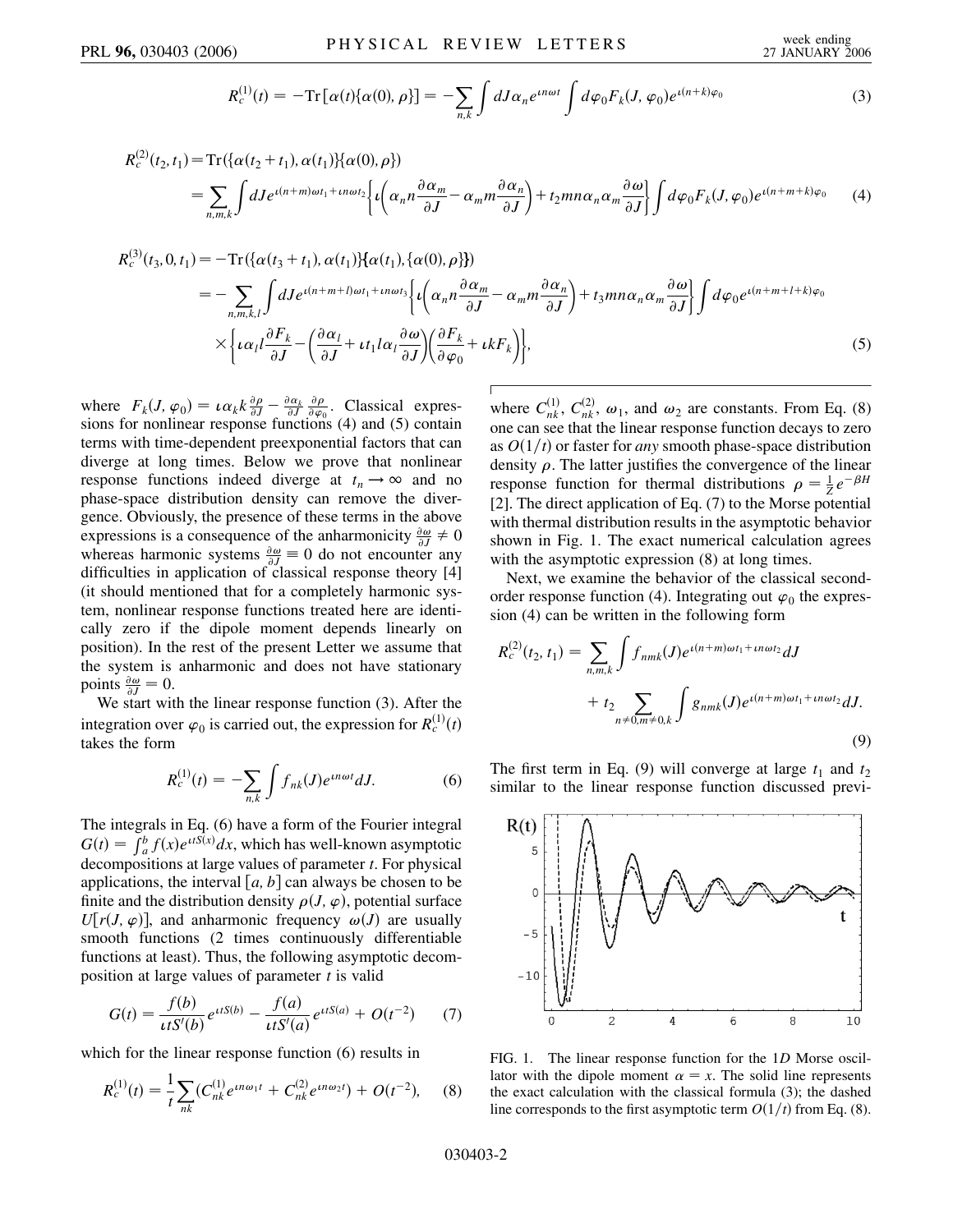ously. The problem is the second term. Different from the linear response function, the expression for the secondorder response function has directions in  $(t_1, t_2)$  plane, along which the power of the exponent in (9) is zero or time independent. These directions are defined by

$$
(n + m)t_1 + nt_2 = C,
$$
 (10)

and obviously depend on the type of polarization function  $\alpha(t)$  in the way that a particular polarization function has particular spectral components  $\alpha_k$  and thus a particular set of values of *n* and *m*. We now consider one of these directions by fixing *n* and *m* at values  $n^*$  and  $m^*$ , and assume that  $n^* \neq 0$ , then  $t_2 = -\frac{(n^* + m^*)}{n^*}t_1 + \frac{C}{n^*}$ . Along this direction the second-order response function (9) becomes

$$
R_c^{(2)}(t_2(t_1), t_1) = \sum_{n,m,k} \int dJ(f_{nmk}(J) + \frac{C}{n^*} g_{nmk}(J)) e^{i(1/n^*)(mn^* - nm^*)\omega t_1 + i(n/n^*)\omega C} - \left(\frac{n^* + m^*}{n^*}\right) t_1 \sum_{n,m,k} \int dJ g_{nmk}(J) e^{i(1/n^*)(mn^* - nm^*)\omega t_1 + i(n/n^*)\omega C}, \tag{11}
$$

where  $C$  is a constant from the expression  $(10)$ . In summation over *n* and *m* in Eq. (11), all the integrals with  $(mn^*$  $nm^*$ )  $\neq$  0 in the exponent will decay as  $O(1/t_1)$  or faster, as discussed for the linear response function, and thus the first part of the expression (11) will decay at  $t_1 \rightarrow \infty$ , while the second part will remain bounded  $O(1)$ . Yet, the integrals with  $(mn^* - nm^*) = 0$  result in the linear divergence  $O(t_1)$  of the second term in the expression (11). There will be at least one such term  $(n = n^*, m = m^*)$  in the summation over *n* and *m* while all such terms must satisfy the condition  $m/n = m^*/n^*$ . Taking the above arguments into account, the expression  $(11)$  at large  $t<sub>1</sub>$  behaves as

$$
R_c^{(2)}(t_2(t_1), t_1) \sim t_1 \int dJ \sum_{(m/n)=(m^*/n^*)} \tilde{g}_{nm}(J) e^{i(n/n^*)\omega C}.
$$
\n(12)

The case when the summation in Eq. (12) can be exactly zero is when  $\tilde{g}_{-n,-m} = -\tilde{g}_{n,m}$  and  $C = 0$ . Yet if  $C \neq 0$ , the right side of the expression (12) does not disappear. Then there exist infinitely many lines  $(n + m)t_1 + nt_2 = C$  in  $(t_1, t_2)$  plane, along which the second-order classical response function diverges in a nonoscillatory manner as  $O(t_1)$  and there is *no* smooth phase-space distribution



FIG. 2. The second-order classical response function for the 1*D* Morse oscillator with the fourth-order polarization  $\alpha = (b +$  $b^{+}$ <sup>4</sup> is shown in (a). The spectrum of  $\alpha(t)$  is presented in the top right corner (b), where  $\omega_0$  is the fundamental frequency. The behavior of the classical second-order response function along the direction  $t_2 = t_1 + 1$  is shown in the inset (c).

function that can remove this divergence. One should also note that  $R_c^{(2)}(t_2 = \text{const}, t_1)$  and  $R_c^{(2)}(t_2, t_1 = \text{const})$ are bounded, as follows directly from Eq. (9) using decomposition (7).

The numerical examples of the classical second-order response function are shown in Fig. 2 for the thermally distributed Morse and in Fig. 3 quartic oscillators. The obvious difference of the divergent behavior in both figures comes from the fact that polarizations  $\alpha(t)$  have different spectral components as shown in Figs. 2(b) and 3(b). Thus, the direction of the most intensive divergence is  $t_1 - t_2 =$  $C_1$  in Fig. 2(b) for the Morse oscillator with polarization  $\alpha = (b + b^{\dagger})^4$  [3] and  $2t_1 - t_2 = C_2$  in Fig. 3(b) for the quartic oscillator with polarization  $\alpha = x$ .

The same line of reasoning can be applied to analyze the behavior of the classical third-order response function  $R^{(3)}(t_3, 0, t_1)$ . Rewriting Eq. (5) in the form

$$
R_c^{(3)}(t_3, 0, t_1) = \sum_{n,m,k,l} \int b_{nmkl}(J) e^{i(n+m+l)\omega t_1 + in\omega t_3} dJ
$$
  
+  $t_1 \sum_{n,m,k,l} \int f_{nmkl}(J) e^{i(n+m+l)\omega t_1 + in\omega t_3} dJ$   
+  $t_3 \sum_{n,m,k,l} \int g_{nmkl}(J) e^{i(n+m+l)\omega t_1 + in\omega t_3} dJ$   
+  $t_1 t_3 \sum_{n,m,k,l} \int h_{nmkl}(J) e^{i(n+m+l)\omega t_1 + in\omega t_3} dJ,$   
(13)

the directions  $(n + m + l)t_1 + nt_3 = C, C \neq 0$  result in nonoscillatory quadratic divergence  $O(t_1^2)$  of  $R^{(3)}(t_3(t_1), 0, t_1)$ for *any* smooth phase-space distribution density. Again, using the decomposition (7) one can see that  $R_c^{(3)}(t_3, 0, t_1 =$ const) and  $R_c^{(3)}(t_3 = \text{const}, 0, t_1)$  are bounded functions of time. The latter agrees with the results reported in Refs. [2,4] for the quartic and Morse potentials.

The numerical results for  $R^{(3)}(t_3, 0, t_1)$  are presented in Fig. 4 for the system of thermally distributed quartic oscillators. The numerical calculations observe the linear divergence along the diagonal  $t_1 = t_3 = t$  due to the smallness of the quadratic terms  $O(t_1^2)$  along the directions